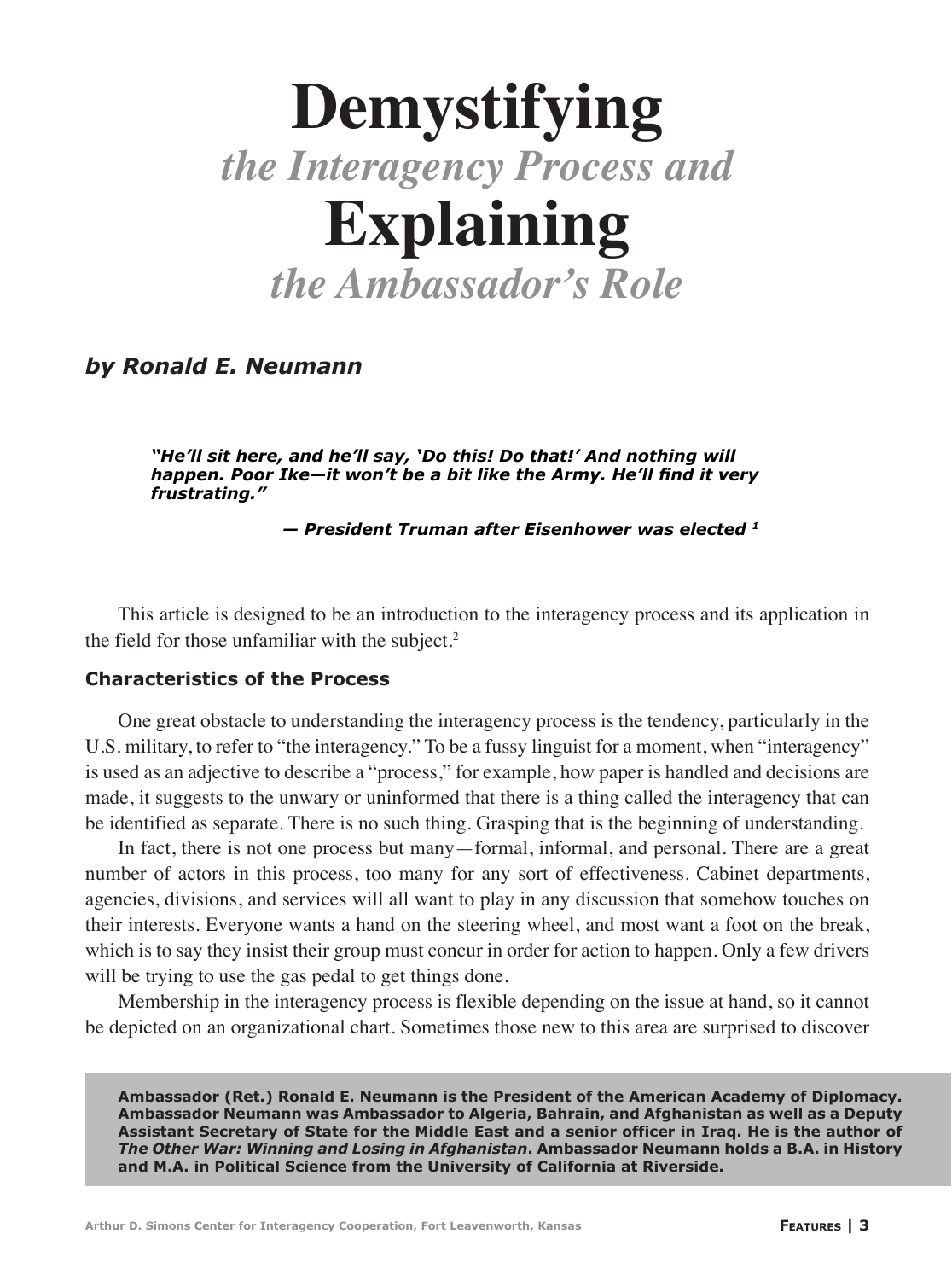that the interagency process also includes them. If you are in the U.S. government and your issue is part of an interagency decision, then you or, more accurately, your parent agency is part of the process.

**One characteristic [of interagency decisions] is that the process is far better at reaching consensus than at resolving disputes.** 

> Because there are so many potentially involved in any interagency decision, the process tends to have certain characteristics. One characteristic is that the process is far better at reaching consensus than at resolving disputes. If everyone agrees, then the organizations can act. But if there is disagreement among cabinet departments, then no one is in charge or able to resolve a dispute unless the issue goes to the President. Since cabinet secretaries dislike referring their disputes to the President, they do not raise many issues and the issues simply linger.

> Additionally, many arguments are not among cabinet agencies but within them. State Department organizations will argue with each other. The organizations within the Department of Defense as well as the Joint Chiefs of Staff (JCS) have an enormous ability to fuss with each other and prevent reaching a decision on its own position even before it tries to coordinate with others.

> Often one will hear calls to "put someone in charge," and sometimes a central coordinator or "czar" will be appointed to move some issue along faster. This solution almost never works because such appointed czars are really only coordinators and lack control over agency budgets. Since they do not control the money, they cannot control the action. As a result, one is left with a process that is slow and made for

indecision unless the President personally drives an action. But presidents have many issues to worry about, and the number of interagency coordination or policy issues they can handle is very limited.

## **Terms and Definitions**

Several terms come up in discussions about the interagency process; therefore, it is useful to define them. A meeting of the principal cabinet officials, often with a few others included, is called a National Security Council (NSC) meeting if the President is chairing it. A so called Principal's Committee meeting is the same group without the President. Usually a Principal's Committee will be chaired by the National Security Advisor.

The next rung down is the Deputy's Committee (DC). Sometimes it is really the deputy secretaries of the cabinet departments who attend. Often the members, depending on the subject, will actually be at the undersecretary level, occasionally lower. The role of the DC is to shape issues for decision above, but it often fails to do so. The DC can ratify a consensus but not make a decision when there is disagreement. Hence DCs, which often require extensive paper preparation and staff time, frequently do not resolve to do more than have another meeting. The problem is not new. As the late Under Secretary of State Kantor said many years ago when briefing the staff on a just completed DC, "That meeting was as feckless as it was indecisive."

Many proposals have been made to reform the NSC, particularly after the Iran-Contra scandal when the NSC ran illegal actions, and currently when it seems to overshadow State, Defense, and JCS. The problem with most proposals for reform legislation is that they ignore the fact that every President reshapes the NSC to suit his preference and, to some extent, that of his National Security Advisor. This is unlikely to change. However, one can be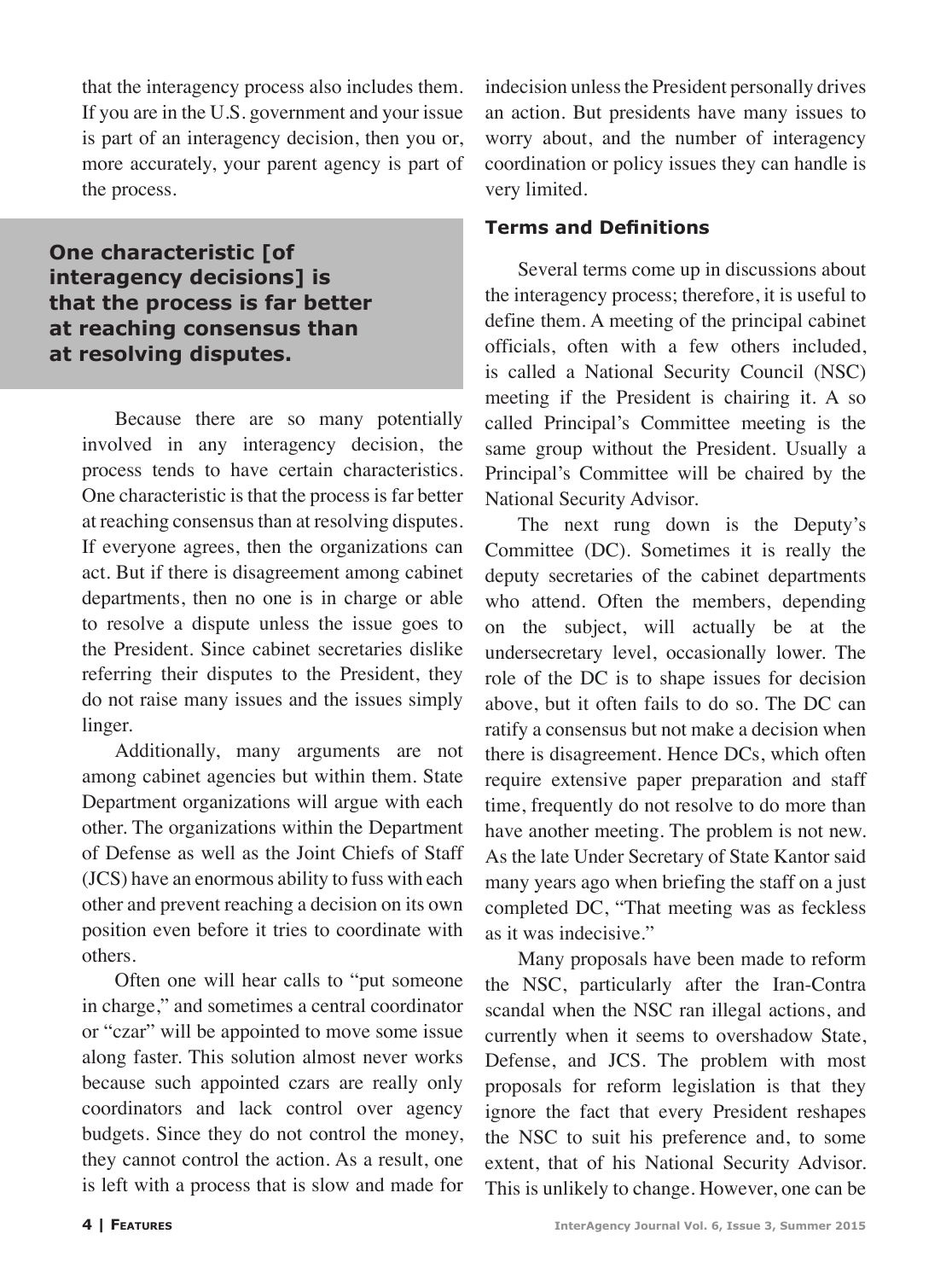fairly certain that the current NSC has been so criticized that the next president will change its organization. Whether that will make it better or just different is another question.

# **The Embassy's Central Role in Interagency Coordination**

There are now more than thirty departments and agencies of the U.S. government operating overseas. The number of deployments, programs, and the sheer size of the U.S. government, plus the lack of a single decision maker below the President, make it essentially impossible to achieve real interagency coordination in Washington. For that reason the role of the embassy becomes key for interagency coordination abroad, and the U.S. ambassador has particular authority to play a central role.

Embassies should be understood as platforms hosting every civilian and many military representatives of the U.S. government in a particular country. Often the State Department contingent will be a minority of the staff. Somewhat oversimplified, the embassy's mission is to manage all aspects of policy. It is often said, sometimes somewhat dismissively, that State Department officers' main role is to "observe and report." This is true, but may miss the point that reporting is an active, not passive role in two senses. In one sense, reporting focuses not just on what is happening on the ground, but also on whether policies are working. If something affects policy success, including military operations, it is appropriate for embassy reporting. This can be a point of friction with some military officers who feel that it is their "lane." The counter argument, as I once discussed with General George Casey in Iraq, is that losing a war has policy significance. General Casey agreed. In another sense, embassy reporting is also a base and vehicle for recommending policy change, both fine tuning it and suggesting major alterations. This is different from just analyzing information for policy makers. Reporting is part of what makes an embassy a player in the policy formulation process. It is a significant and historical role for diplomats.

One significant point about embassy work is that its mission never ends. Some individual tasks will be completed; however, managing relations with the host country and addressing the many multinational issues that the host nation may be involved in are a continuing

# **...the role of the embassy becomes key for interagency coordination abroad, and the U.S. ambassador has particular authority to play a central role.**

operation. Embassy work has no defined end state because relations among states are ongoing. Military deploying to a particular country must understand that the embassy will be there before they arrive in country and will remain after they leave. That may well make the embassy's perspective on a given mission different from a deployed unit's perspective.

A small matter of language may be worth a note. Military briefing charts and slides often refer to a Foreign Service officer as the Department of State representative. Like their military counterparts, Foreign Service officers hold their commissions by act of Congress and represent a separate service. They are properly referred to as FSOs or embassy liaison officers or representatives. Although true, one would never see a United States Marine Corps liaison officer referred to as a United States Central Command representative on a briefing chart.

# **The Ambassador**

The ambassador in his or her country of assignment has a particular importance in interagency coordination and the broadest grant of authority in the federal government. Whether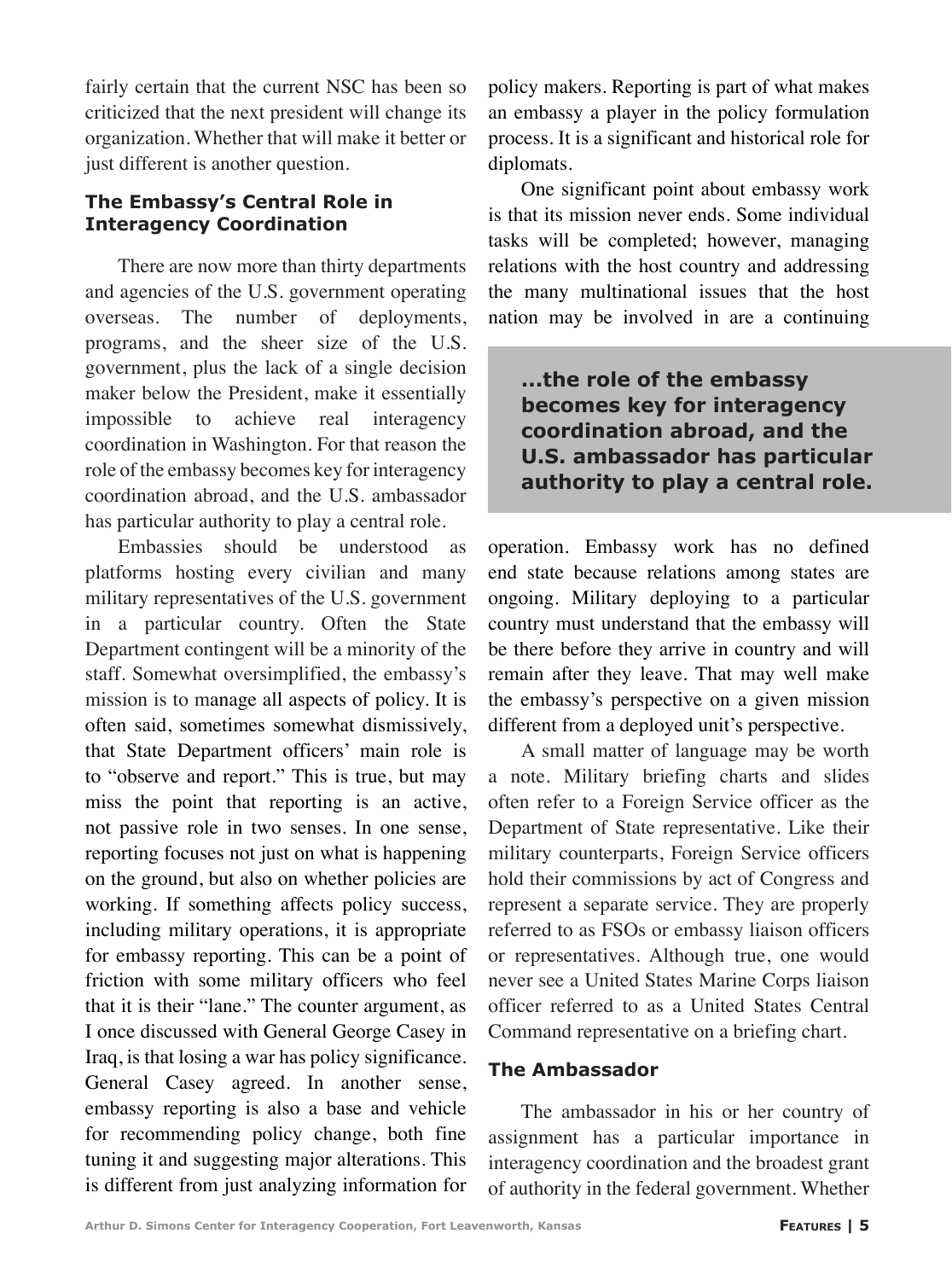a career FSO or a political appointee, the ambassador represents the President and not the Department of State. Since the administration of President Eisenhower, a newly arrived ambassador receives a letter of instruction from the President that grants him or her authority over all U.S. government personnel, including military, not under authority of a combatant commander.

Note that the distinction is not military versus civilian, but in the chain of command. A defense attaché reporting to the Defense Intelligence Agency is under ambassadorial authority as is a temporary military mission sent by the JCS. Only those in a combatant commander's direct chain of command are outside ambassadorial

**...the real tool of the ambassador is the increased visibility over what happens in country compared to the vast bureaucracy of the federal government in Washington.**

authority. And just to add further confusion, some positions may be dual-hatted and fall into both. Thus the head of an office of military cooperation, responsible for overseeing military sales and training to a foreign nation, would fall under the ambassador's authority but might be dual-hatted by the regional commander as the senior defense representative at post. A certain amount of dexterity and common sense is required of anyone in this position of having multiple commanders.

It is this grant of authority and the ambassador's position of being the President's representative that form the basis for coordinating all aspects of U.S. government policy in his or her country of assignment. Not surprisingly, this is more complicated than the statement alone would suggest. Every agency and even many sections at an embassy must pay attention

to some higher headquarters, in addition to the ambassador. Electronic communications make such cross-cutting instructions easy to deliver and agencies still control their own budgets.

Nevertheless, a good ambassador has a strong hand to play. Ambassadors can expel someone from the country or deny entrance of U.S. government employees but not private U.S. citizens. The ambassador is authorized to see all instructions and communications of every section and agency in the embassy (with some CIA exceptions). While most ambassadors have neither the time nor the wish to read the vast flow of communications with a post, the authority to do so is a hedge against hidden programs.

But the real tool of the ambassador is the increased visibility over what happens in country compared to the vast bureaucracy of the federal government in Washington. However large the group of agencies and departments at post—collectively called the country team they are smaller and more unified than their headquarters in Washington. Most embassies will have a weekly "country team meeting," essentially a staff meeting of all agency heads and section chiefs. This is a chance for the ambassador to catch up on what everyone is doing and provide direction. Such meetings can be boring show-and-tell occasions or seminars on the major policies and priorities the ambassador and country team are pursuing. Whether they are boring or spirited will depend largely on the ambassador.

#### **Relations with a Combatant Commander: How to Wage War While Keeping the Peace**

The major exception to the ambassador's authority over U.S. government personnel is the separate authority of a combatant commander over all those in the chain of command. Thus wherever military personnel or units are present under such authority, there will be two chains of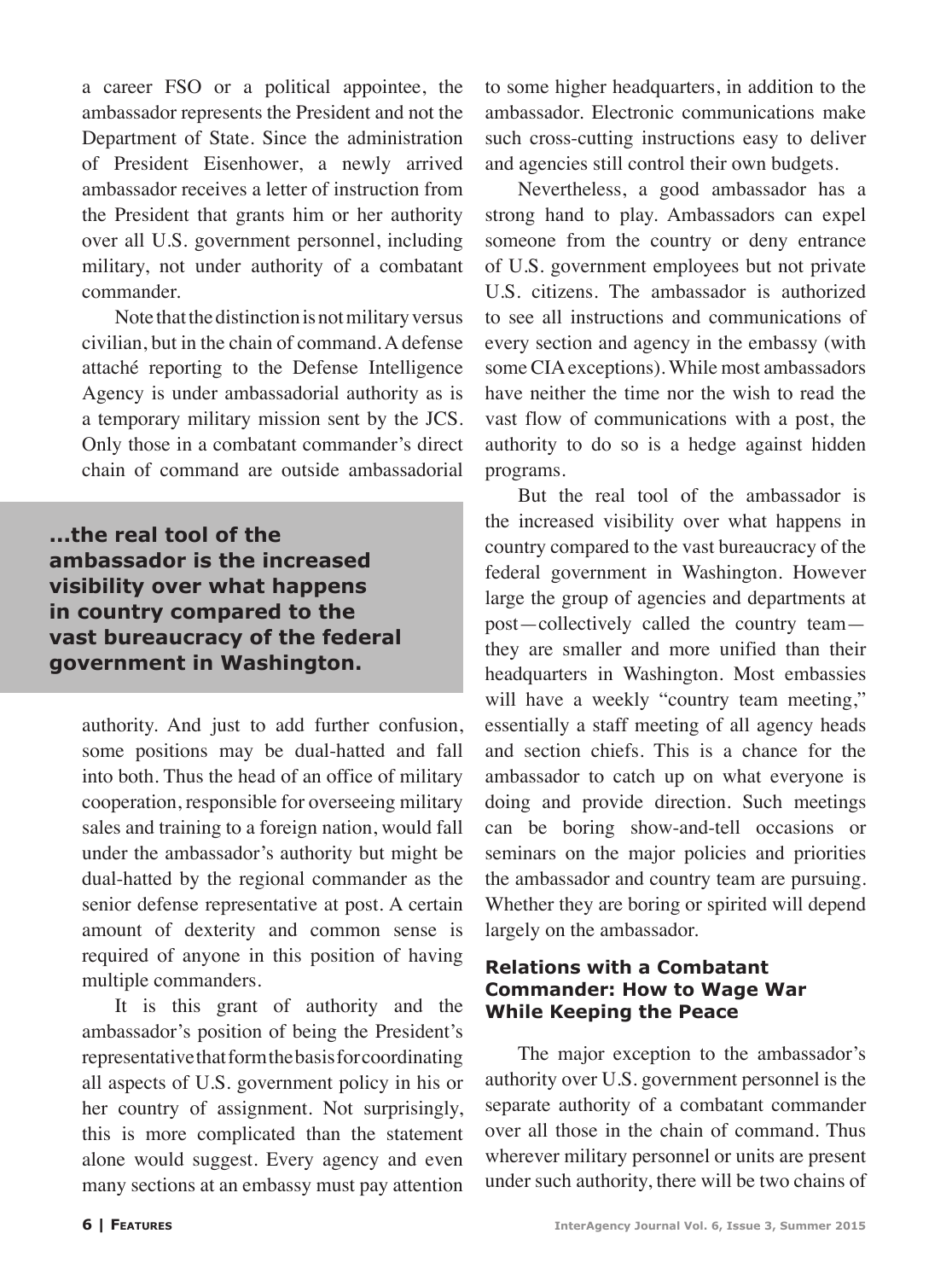command. This situation is frequently lamented, and many ideas have been offered to improve it, but absent legislation and for the foreseeable future, it is likely to remain unchanged.

Because there is no single individual in charge until one reaches the President, cooperation and coordination between the ambassador and the combatant commander and their staffs is absolutely essential. Ultimately, this becomes a function of personalities. However, understanding a number of points can help.

While authorities for decision are different, there are no separate "lanes" or areas where the other authority does not need information and, importantly, does not have a right to a particular point of view. In Afghanistan, I understood that General Karl Eikenberry (then Commanding General of Combined Forces Command-Afghanistan) was entitled to a point of view on areas such as the justice sector and economic development or governance, because if those areas were handled badly, the results would be felt directly in military operations. By the same logic, I was entitled to express views on the security sector, operational-level military operations, and even some tactical operations because they affected what I could do politically. Anyone who has dealt with the friction about night raids in Afghanistan will understand that the issue is simultaneously political and military. Whatever views prevail over a specific issue, the answer should never be that "this is a military (or civilian) matter and none of your business."

In a situation where there are many deployed forces, it is important to interagency cooperation to note the differences in the lengths of the chain of command. While the military generally delegates more, its chain of command is frequently much longer than that of a civilian counterpart. For example, in a provincial reconstruction team (PRT) in Afghanistan, the PRT's military commander would likely report to a maneuver commander, who would report to a divisional or regional commander, who would report to the International Joint Command (IJC) at Bagram. The IJC reported to the

**Because there is no single individual in charge until one reaches the President, cooperation and coordination between the ambassador and the combatant commander and their staffs is absolutely essential.**

commanding general of International Security Assistance Force (ISAF), who in turn reported to NATO. Each level of command has a staff whose many tasks rarely include increasing the speed of passing information. By contrast, the FSO providing political advice in the PRT had a chain of command that ran only through one intermediate office before being passed to the ambassador or his deputy. If the ambassador reacted to some adverse development quickly, the commander of the ISAF could easily be surprised, and the PRT commander at the low end of the chain could get "burned" as a result. This becomes even more the case if the ambassador passes information to Washington in a way that produces fallout on the commanding general before he is aware of the issue. The answer is not to try to control information but to be aware of the differences and manage how information is used to enhance cooperation

Because there are so many situations and so few established procedures for resolving differences, the role of personalities is critical. Civilian and military officers must work to understand the view point of the other side. They must be flexible in trying to find pragmatic solutions over assertions of unilateral authority. And when they disagree, they still need to stay civil.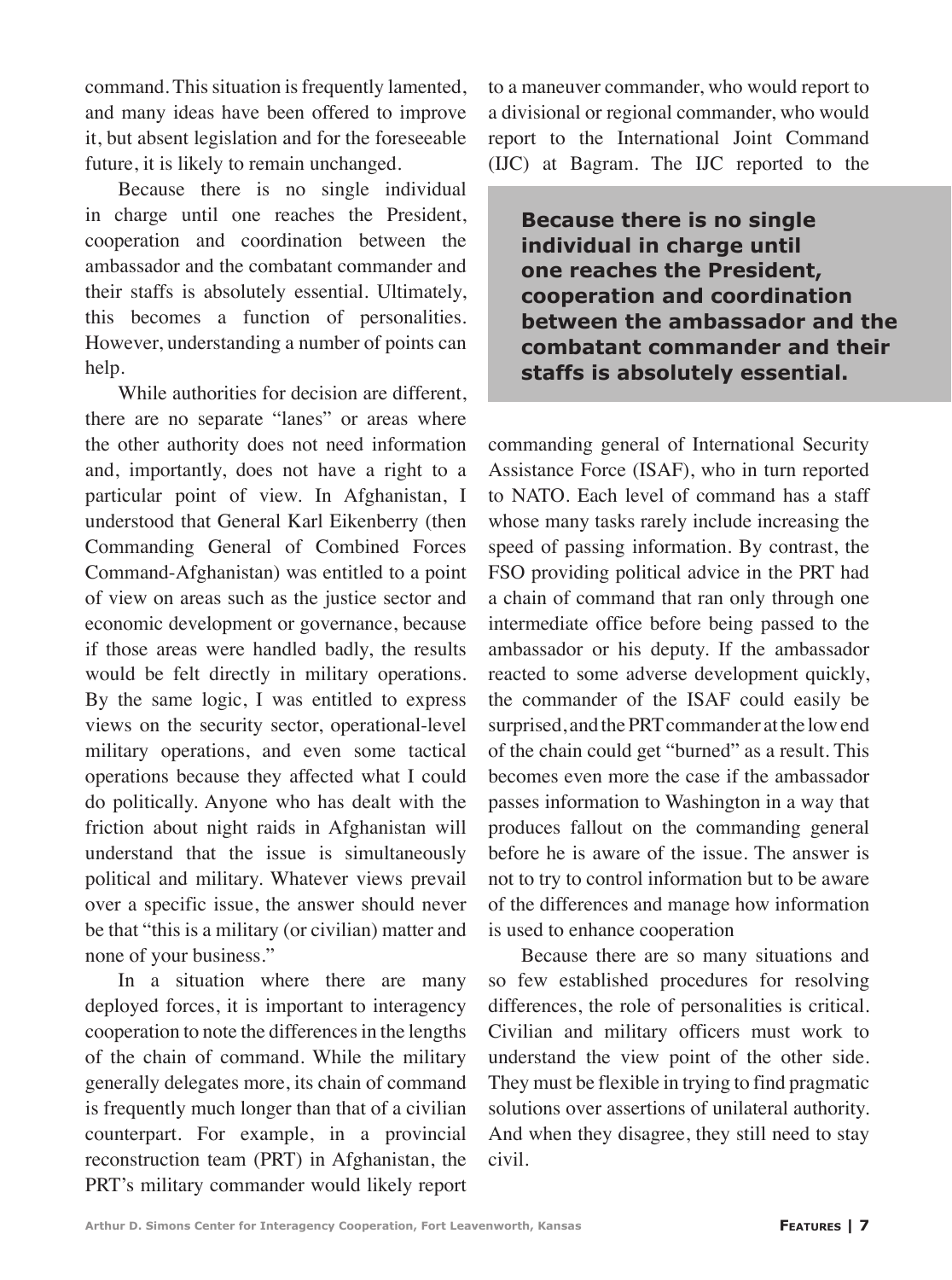## **Cultural Differences**

Getting along and reaching agreed solutions can be easier if each side understands a bit more about the culture of the other. A frequent criticism from the military is that civilians are too slow to get to action. The civilians respond that the military is determined to rush to failure. Each may be right in a given situation, but there are real reasons for the culture each brings to a discussion. In an oversimplified sense, a military officer is trained to identify a problem, solve it, and move on to the next task. Defining the desired end state is often critical to getting the solution right.

**As of this writing, if there is again a need for a rapid civilian augmentation in a conflict or post-conflict situation, the probability is that the need will not be met.**

The civilian background is frequently one of dealing with issues that have no end state. Economic development, encouraging democracy, or bilateral relations of the U.S. with another nation are all examples of things that continue indefinitely. There is no mission completed point. This background conditions civilians to see many problems as things to be managed rather than solved, such as trying to prevent relations from moving into conflict and looking more to incremental progress than to single solutions. Both approaches have value. There are times when the civilians really do need to get something decided. And there are times when forcing a decision may create more long-term difficulties than it is worth. Neither approach has a total monopoly on virtue.

A frequent problem, particularly in Afghanistan and Iraq, was the slow pace of getting enough civilians into the area. There

are many reasons for this, including Presidents who did not ask for resources and Congresses that did not provide them. Here I want only to note the small size of the State Department staff. Although it has expanded nearly 50 percent since 2006, it still numbers only 13,860 Americans of all ranks.<sup>3</sup> Of these, only 8,039 are FSOs. They are deployed in 275 posts in 190 countries. Additionally, it is important to understand that aside from a small number in training, State personnel are fully deployed. There is no reserve that can be fielded in an emergency.

Despite several years of discussion, the idea of a deployable reserve in a Bureau of Conflict and Stabilization has led to only a small increase in planning staff available for shortterm deployments. As of this writing, if there is again a need for a rapid civilian augmentation in a conflict or post-conflict situation, the probability is that the need will not be met.

Two other cultural differences are worthy of brief note. One is the use of planning and mission statements and the other is the post-Benghazi problem of security. Planning is a major part of military operations, and it is a very strong tool. It is closely allied with delegation in mission accomplishment. Neither is true of the State Department or, for that matter, most civilian organizations involved in the interagency process. Embassies and domestic State Department organizations are tiny by comparison with military staffs. There are very few people available for planning and not much takes place in a formal sense.

The culture is also different with respect to the use of planning. There is no civilian counterpart to the mission statement or, at least in theory, to the delegation given to military organizations to carry out a mission. The speed of communications, the Washington tendency to micromanagement, the pace of change, and the short chains of civilian command have combined to create a culture in which broad